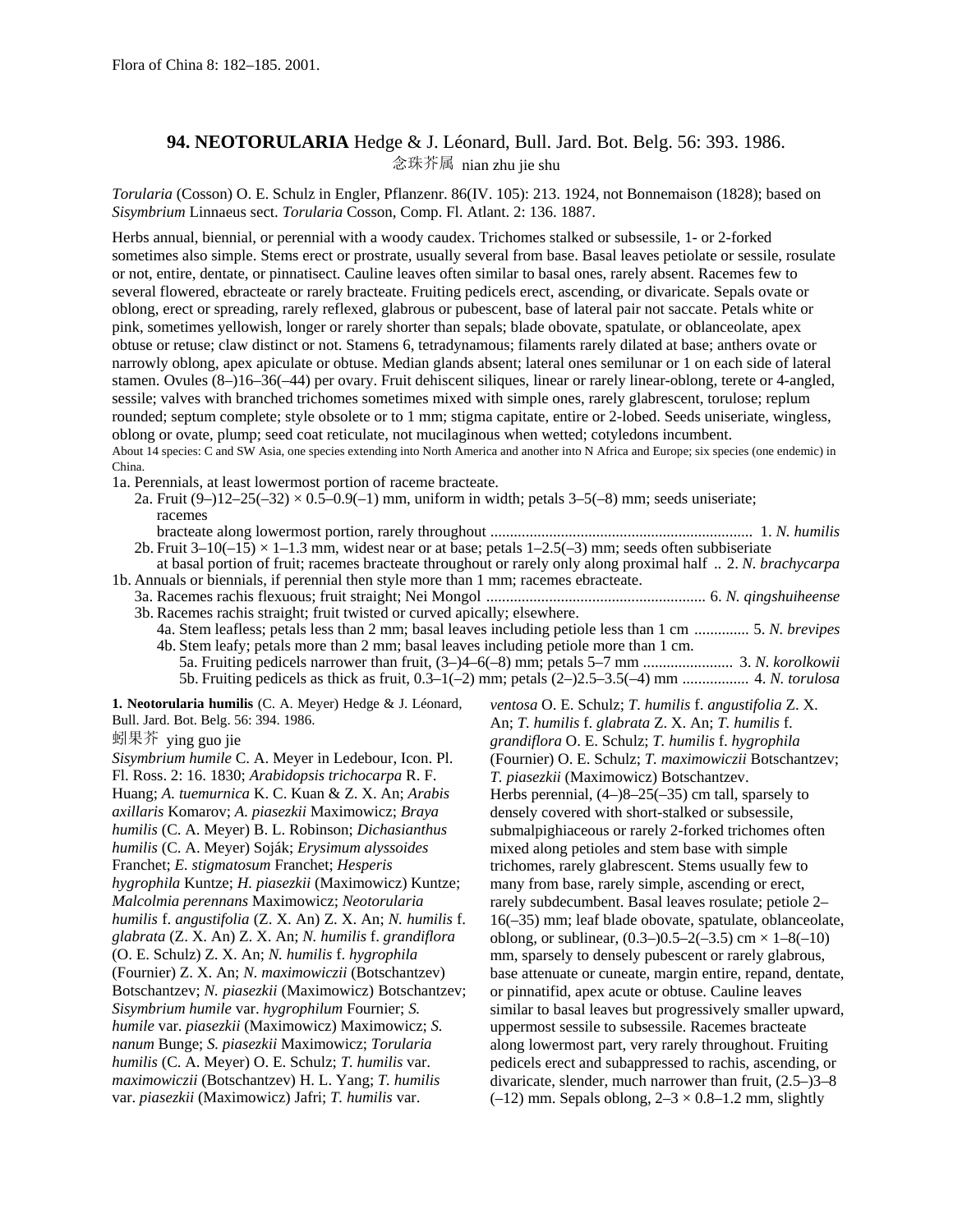saccate or not saccate at base. Petals white, pink, or purple, broadly obovate or spatulate,  $3-5(-8) \times (1-)1.5-$ 2.5(–4) mm, apex rounded. Filaments 2–3(–4) mm; anthers oblong, 0.4–0.7 mm, apex apiculate. Ovules 20–44 per ovary. Fruit linear, uniform in width, (0.9–  $(1.2-2.5(-3.2) \text{ cm} \times 0.5-0.9(-1) \text{ mm}$ , mostly straight, terete, torulose, pubescent with submalpighiaceous trichomes rarely mixed with fewer straight ones, rarely glabrescent; style 0.3–0.8(–1) mm; stigma entire or strongly 2-lobed. Seeds oblong, uniseriate,  $0.6-0.9 \times$ 0.4–0.5 mm. Fl. May–Aug, fr. Jun–Aug. 2*n* = 28, 40, 42, 50, 56, 64, 70.

Sandy areas, river terraces, open stony slopes, scree, dolomite cliffs and slopes, degraded loess slopes, limestone ledges; 1000–5300. Gansu, Hebei, Henan, Nei Mongol, Ningxia, Qinghai, Shaanxi, Shanxi, Sichuan, Xinjiang, Xizang, Yunnan [Afghanistan, Bhutan, India, Kashmir, Kazakstan, Korea, Kyrgyzstan, Mongolia, Nepal, Pakistan, Russia, Tajikistan; North America].

A highly variable species in pubescence, leaf shape and margin, flower color and size, length of the bracteate portion of the raceme, fruit orientation and length, cotyledonary position, and chromosome number. Numerous taxa have been described from China, Russia, and North America, but the variation is continuous and does not support the recognition of infraspecific taxa. Fully bracteate racemes, though very rare, appear sporadically in populations that otherwise have racemes only basally bracteate. The above synonymy pertains only to China, and it represents about half of the total synonymy of the species.

**2. Neotorularia brachycarpa** (Vassilczenko) Hedge & J. Léonard, Bull. Jard. Bot. Belg. 56: 393. 1986. 短果念珠芥 duan guo nian zhu jie

*Torularia brachycarpa* Vassilczenko, Fl. URSS 8: 635. 1939; *Dichasianthus brachycarpus* (Vassilczenko) Soják; *Neotorularia bracteata* (S. L. Yang) Z. X. An; *N. conferta* R. F. Huang; *N. parvia* (Z. X. An) Z. X. An; *N. tibetica* (Z. X. An) Z. X. An; *Torularia bracteata* S. L. Yang; *T. conferta* R. F. Huang; *T. parvia* Z. X. An; *T. tibetica* Z. X. An.

Herbs perennial,  $(1-3-10(-2))$  cm tall, sparsely to densely covered with short-stalked or subsessile, submalpighiaceous or rarely 2-forked trichomes. Stems several to numerous from base, procumbent or decumbent. Basal leaves rosulate; petiole 1–6(–12) mm; leaf blade oblanceolate or oblong,  $(2-)3-15 \times 1-3$  mm, sparsely to densely pubescent, base attenuate or cuneate, margin dentate or pinnatifid, apex acute or obtuse. Cauline leaves similar to basal ones but progressively smaller upward, uppermost sessile to subsessile. Racemes bracteate throughout, rarely only along proximal half; bracts attached to rachis or pedicel. Fruiting pedicels subappressed to rachis, slender, much narrower than fruit, 0.5–2.5(–5) mm. Sepals oblong,  $0.7-1.5 \times 0.5-0.8$  mm, not saccate at base. Petals white, spatulate,  $1-2.5$  ( $-3$ )  $\times$  0.5 $-0.9$ ( $-1.1$ ) mm, apex rounded. Filaments 1–1.5 mm; anthers ovate, 0.3–0.5 mm, apex apiculate. Ovules 20–40 per ovary. Fruit oblong, linear-lanceolate, or linear, widest at or near base, 3–

 $10(-15) \times 1-1.3$  mm, often basally appressed or subappressed to rachis and distally curved away from it, terete, torulose, pubescent with submalpighiaceous trichomes; style 0.1–0.5 mm; stigma entire. Seeds oblong, subiseriate at least on proximal half of fruit,  $0.5-0.8 \times 0.3-0.4$  mm. Fl. Jun–Aug, fr. Jul–Sep. Gravelly slopes, sandy areas. Gansu, Qinghai, Xinjiang, Xizang [Tajikistan]. The alleged differences between *Neotorularia bracteata, N. conferta, N. parvia,* and *N. tibetica* in fruit length and bract position on the pedicel or rachis are artificial, and the four taxa easily fall within the general range of variation of *N. brachycarpa*. **3. Neotorularia korolkowii** (Regel & Schmalhausen) Hedge & J. Léonard, Bull. Jard. Bot. Belg. 56: 394. 1986. 甘新念珠芥 gan xin nian zhu jie *Sisymbrium korolkowii* Regel & Schmalhausen, Trudy Imp. S.-Peterburgsk. Bot. Sada 5: 240. 1877; *Dichasianthus korolkowii* (Regel & Schmalhausen) Soják; *Malcolmia mongolica* Maximowicz; *Neotorularia korolkowii* var. *longicarpa* (Z. X. An) Z. X. An; *N. rosulifolia* (K. C. Kuan & Z. X. An) Z. X. An; *N. sulphurea* (Korshinsky) Ikonnikov; *Sisymbrium mongolicum* (Maximowicz) Maximowicz; *S. sulphureum* Korshinsky; *Torularia korolkowii* (Regel & Schmalhausen) O. E. Schulz; *T. korolkowii* var. *longicarpa* Z. X. An; *T. korolkowii* var. *longistyla* Vassilczenko; *T. rosulifolia* K. C. Kuan & Z. X. An; *T. sulphurea* (Korshinsky) O. E. Schulz. Herbs annual or biennial, rarely perennial, (1.5–)8–45(– 60) cm tall, sparsely to densely covered with short- to long-stalked, 1- or rarely 2-forked trichomes sometimes mixed basally with simple ones. Stems usually few to several from base, rarely simple, ascending or erect. Basal leaves rosulate; petiole 3–15(–30) mm; leaf blade oblong to lanceolate or spatulate-oblanceolate, (0.8–)1– 5( $-7.5$ ) cm  $\times$  (1 $-$ )2 $-10$ ( $-15$ ) mm, sparsely to densely pubescent primarily with forked stalked trichomes, base attenuate or cuneate, margin entire, repand, or dentate, apex acute or obtuse. Cauline leaves similar to basal leaves but progressively smaller upward, sessile to subsessile. Racemes ebracteate. Fruiting pedicels erect or ascending, slender or stout, narrower than fruit, (3– )4–6(–8) mm. Sepals oblong, 2–2.5 × 1–1.3 mm, not saccate. Petals white, sometimes with yellowish center, broadly obovate,  $5-7 \times 2-3.5$  mm, apex retuse. Filaments 2–2.5 mm; anthers oblong, 0.6–0.8 mm, apex apiculate. Ovules 15–25 per ovary. Fruit cylindric,  $(0.7-)1.2-2.2(-3.3)$  cm  $\times$  0.9-1 mm, mostly arcuate, sometimes straight or coiled into a loop, terete, strongly torulose, pubescent with subsessile or short-stalked, forked, slender trichomes; style 1–1.5 mm; stigma slightly 2-lobed. Seeds oblong,  $0.9-1.1 \times 0.5-0.6$  mm. Fl. and fr. May–Aug.

Mountain slopes, river banks, sandy beaches, grasslands, fields, roadsides; 500–3000 m. Gansu, Qinghai, Xinjiang, Xizang [Afghanistan, Kazakstan, Kyrgyzstan, Mongolia, Tajikistan, Turkmenistan].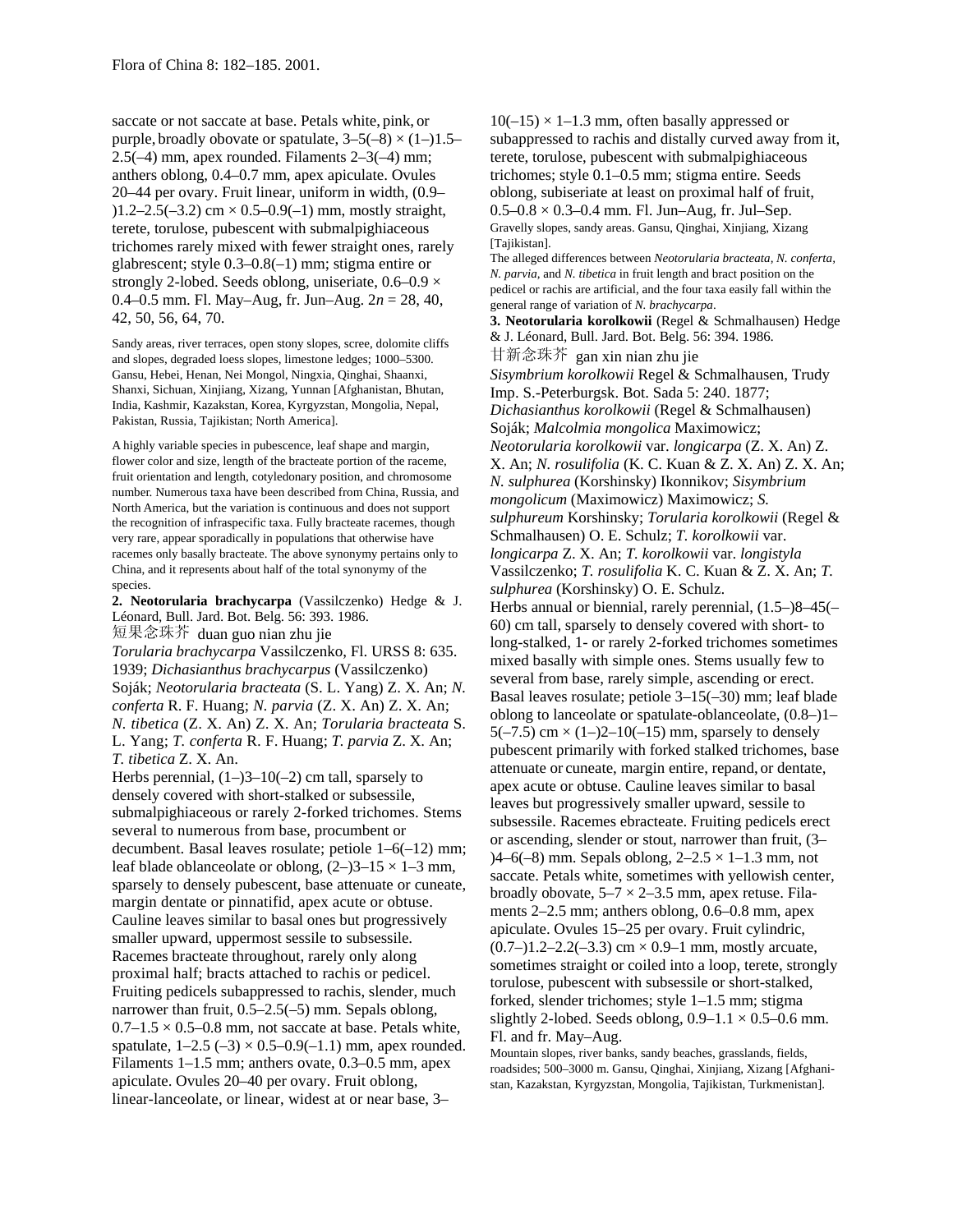*Neotorularia rosulifolia* is indistinguishable from *N. korolkowii* in every aspect of leaf morphology, trichomes, flower size, pedicel length, and fruit shape and size. The only feature in which the former taxon is said to differ from *N. korolkowii* is in its having only basal leaves. However, this character varies within a given population and throughout the range of the species.

Some forms of *Neotorularia dentata* (Freyn & Sintenis) Hedge & J. Léonard (from Afghanistan, Iran, Pakistan, Tajikistan, and Turkmenistan) approach *N. korolkowii* in petal, pedicel, and fruit size, but the most reliable distinguishing feature is the trichomes on the leaves and fruit. In *N. korolkowii* they are exclusively Y-shaped, whereas in *N. dentata* they are several forked to subdendritic.

**4. Neotorularia torulosa** (Desfontaines) Hedge & J. Léonard, Bull. Jard. Bot. Belg. 56: 395. 1986.

## 念珠芥 nian zhu jie

*Sisymbrium torulosum* Desfontaines, Fl. Atlant. 2: 84. 1798; *Dichasianthus torulosus* (Desfontaines) Soják; *Malcolmia torulosa* (Desfontaines) Boissier; *Neotorularia torulosa* var. *scorpiuroides* (Boissier) Hedge & J. Léonard; *Sisymbrium rigidum* Marschall von Bieberstein; *S. scorpiuroides* Boissier; *Torularia torulosa* (Desfontaines) O. E. Schulz; *T. torulosa* var. *scorpiuroides* (Boissier) O. E. Schulz. Herbs annual,  $(1.5-77-25(-35)$  cm tall, sparsely to densely covered with rigid, straight, simple trichomes to 1 mm, these mixed with much smaller, short-stalked or subsessile, forked trichomes, rarely glabrescent above. Stems usually few to several from the base, rarely simple, ascending to erect. Basal leaves rosulate; petiole 0.3–2(–4) cm; leaf blade oblong, lanceolate, or linear-oblong,  $(1.5-)2.5-6.5(-12)$  cm  $\times$   $(1-)3-13(-20)$ mm, sparsely to densely pubescent, rarely subglabrous, base attenuate, margin dentate or sinuate, rarely pinnatisect or subentire, apex acute or obtuse. Cauline leaves similar to basal leaves but progressively smaller upward, sessile to subsessile. Racemes ebracteate. Fruiting pedicels divaricate or ascending, stout, as thick as fruit,  $0.3-1(-2)$  mm. Sepals oblong,  $(1-)1.5-2 \times 0.4-$ 0.8 mm, not saccate. Petals white, oblanceolate, (2.2–  $(2.5-3.5(-4) \times (0.3-0.5-1 \text{ mm})$ , apex obtuse. Filaments  $(1–)1.5–2.5$  mm; anthers ovate, 0.3–0.5 mm, apex apiculate. Ovules 14–40 per ovary. Fruit cylindric,  $(0.8-)1.5-2.8(-3.7)$  cm  $\times$  0.8-1 mm, straight, arcuate, or spirally inrolled up to 3 turns, terete, strongly torulose, glabrous or pubescent with forked and/or simple subsetose trichomes; style 0.3–1 mm; stigma entire or slightly 2-lobed. Seeds oblong, (0.6–)0.8–1.2  $\times$  0.4–0.6 mm. Fl. and fr. Feb–Jun.  $2n = 14$ .

Deserts, steppe, hillsides, rocky areas; near sea level to 1500 m. Xinjiang [Afghanistan, Kazakstan, Pakistan, Russia, Tajikistan, Turkmenistan, Uzbekistan [N Africa, SW Asia, SE Europe].

This is a highly variable species, especially in leaf morphology and pubescence. Forms with glabrous fruit are recognized by some botanists as var. *scorpiuroides,* but these do not merit recognition because both glabrous and pubescent plants can be found in the same population. The species is often confused with some species of *Malcolmia,* but the latter genus has a conical stigma with decurrent lobes, whereas *Neotorularia* has a flat, entire to slightly lobed stigma with nondecurrent lobes.

**5. Neotorularia brevipes** (Karelin & Kirilov) Hedge & J. Léonard, Bull. Jard. Bot. Belg. 56: 393. 1986.

## 短梗念珠芥 duan geng nian zhu jie

*Sisymbrium brevipes* Karelin & Kirilov, Bull. Soc. Imp. Naturalistes Moscou 15: 154. 1942; *Dichasianthus brevipes* (Karelin & Kirilov) Soják; *Fedtschenkoa brevipes* (Karelin & Kirlov) Dvorák; *Hesperis brevipes* (Karelin & Kirilov) Kuntze; *Malcolmia brevipes* (Karelin & Kirilov) Boissier; *Torularia brevipes* (Karelin & Kirilov) O. E. Schulz; *T. brevipes* var. *leiocarpa* O. E. Schulz.

Herbs annual,  $(2-)4-11(-15)$  cm tall, sparsely covered with minute, short-stalked trichomes, often glabrescent above. Stems 1 or few from the base, erect. Basal leaves rosulate, sessile or petiole 0.5–1(–2) mm; leaf blade obovate or oblanceolate,  $(1-3-10 \times 0.5-1.5(-3))$ mm, sparsely pubescent, rarely subglabrous, base cuneate, margin entire, apex obtuse or rounded. Cauline leaves absent. Racemes ebracteate. Fruiting pedicels ascending, stout and slightly narrower than fruit, 0.1– 2(-5) mm. Sepals oblong,  $0.9-1.2 \times 0.4-0.5$  mm, not saccate. Petals white or lavender, oblanceolate, 1.1–1.7  $\times$  0.3–0.4 mm, apex obtuse. Filaments 0.8–1.5 mm; anthers ovate, 0.1–0.2 mm, apex apiculate. Ovules 14– 32 per ovary. Fruit cylindric,  $(0.6–)1–1.8(-2.2)$  cm  $\times$ 0.5–0.8 mm, straight, terete, torulose, glabrous or pubescent with minute forked trichomes; style 0.2–0.7 mm; stigma slightly 2-lobed. Seeds oblong,  $0.6-0.8(-1) \times$ 0.2–0.4(–0.5) mm. Fl. and fr. Apr–Jun. Xinjiang [Afghanistan, Kazakstan, Kyrgyzstan, Pakistan, Turkmenistan].

The above first records of *Neotorularia brevipes* from China and Afghanistan are based on *Przewalski s.n.,* 2–14 May 1879 (LE) and *Podlech 31387* (M), respectively. The latter is a mixed collection of *N. brevipes* and *N. torulosa*.

**6. Neotorularia qingshuiheense** (Ma & Zong Y. Zhu) Al-Shehbaz et al. in Al-Shehbaz & O'Kane, Edinburgh J. Bot. 56: 326. 1999.

青水河念珠芥 qing shui he nian zhu jie

*Microsisymbrium qingshuiheense* Ma & Zong Y. Zhu, Acta Sci. Natur. Univ. Intramongol. 20: 538. 1989.

Herbs annual, 8–13 cm tall, densely covered with shortstalked, forked or 3-rayed trichomes, these mixed with simple ones at least on petioles. Stems usually few from base, ascending or erect. Basal leaves rosulate; petiole 1–1.5 cm; leaf oblanceolate,  $1-1.5$  cm  $\times$  2–2.5 mm, base cuneate, margin coarsely dentate or pinnatifid, apex acute; terminal lobe 2.5–3 mm. Cauline leaves few, similar to basal leaves but smaller and with a shorter petiole. Racemes ebracteate; rachis distinctly flexuous in fruit. Fruiting pedicels ascending or divaricate, slender, narrower than fruit, 3–4 mm. Sepals oblong, 2–2.5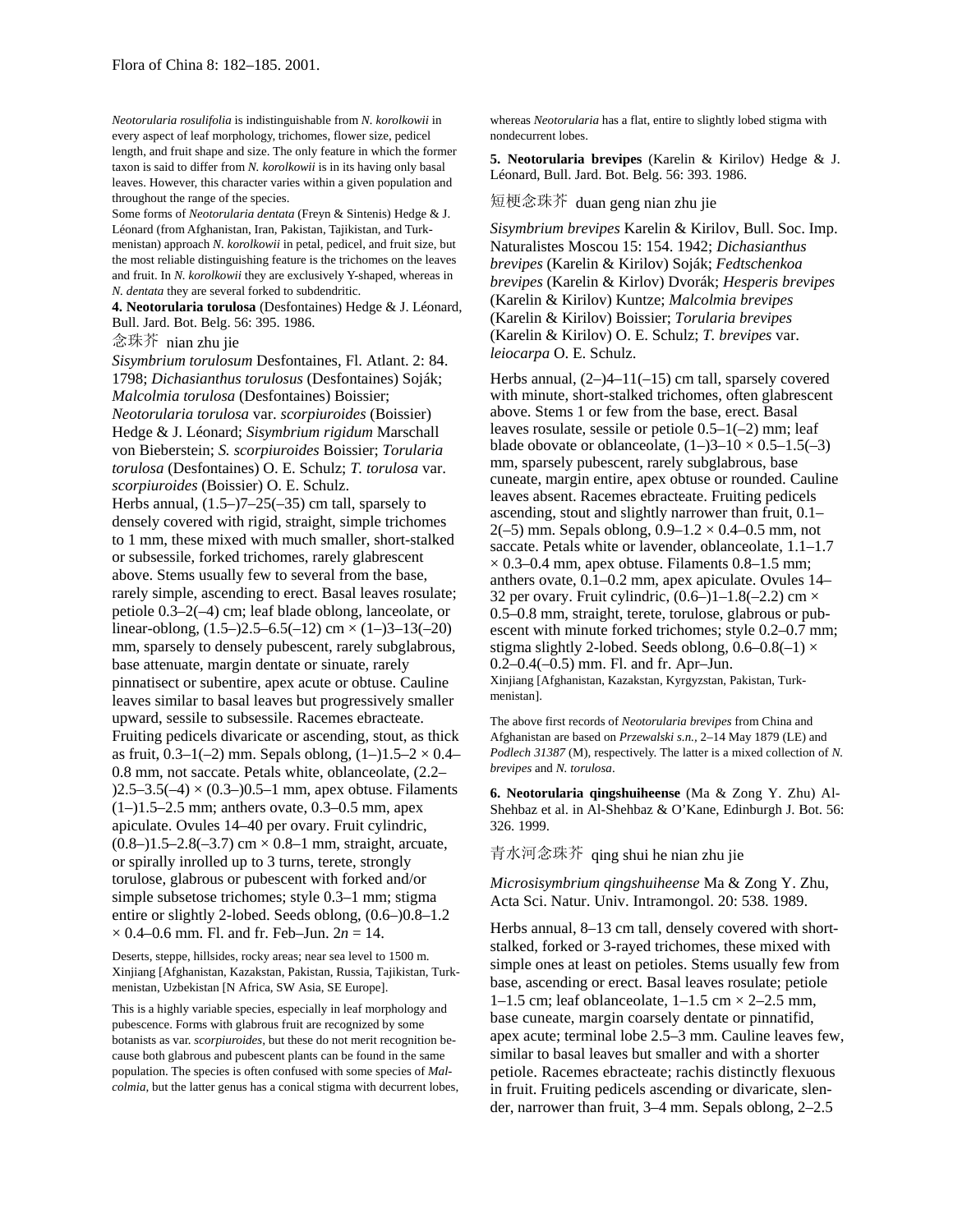$\times$  1–1.3 mm, not saccate. Petals white or pink, broadly obovate, ca. 5 × 2.5 mm, apex retuse. Ovules 20–22 per ovary. Fruit cylindric, 0.8–2 cm × ca. 1 mm, straight, terete, strongly torulose, pubescent with short-stalked, forked or 3-rayed trichomes; style ca. 1 mm; stigma slightly 2-lobed. Seeds oblong, ca.  $1 \times 0.5$ –0.6 mm. Fl. and fr. Jul.

• Rocky areas. Nei Mongol.

The present authors have seen no material of this species, and the above description was taken from the protologue.